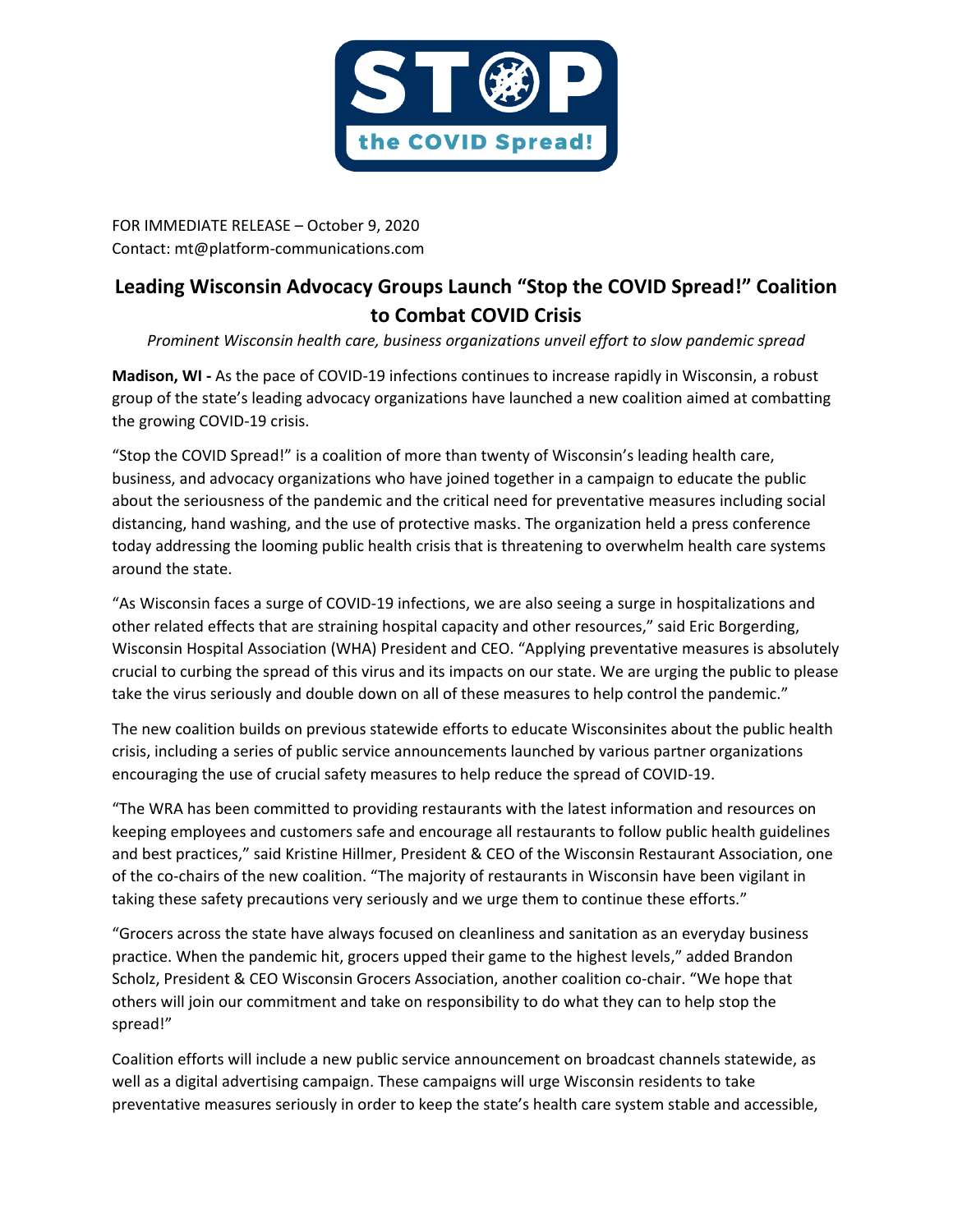protect the health and safety of workers, and prevent further shutdown of Wisconsin businesses and economic functions.

"Communities all around Wisconsin are facing a COVID-19 crisis," said Mark O'Connell, Executive Director of the Wisconsin Counties Association. "By working together, we hope that we can help demonstrate the seriousness of the current public health crisis and show that employing personal preventative measures is something that all Wisconsin residents can do to help slow the spread."

Each of the coalition member organizations will also be engaging their own staff and members on employing preventative measures to help combat the growing public health crisis.

"Wisconsin's employers have taken countless steps to ensure workers, customers and the public are protected, but we must all continue to observe these guidelines and best practices outside the workplace," added Kurt Bauer, Wisconsin Manufacturers & Commerce President & CEO. "To ensure a robust economic comeback, our business leaders must also be community leaders as we all work together to slow the spread and safely reopen our economy."

###

*For more information about the Stop the Spread coalition and the importance of safe behaviors for both public and state economic health, visi[t www.wha.org/stopthecovidspread](http://www.wha.org/stopthecovidspread) or contact one of the coalition co-chairs:*

Wisconsin Hospital Association – Myranda Tanck[, mt@platform-communications.com](mailto:mt@platform-communications.com) Wisconsin Grocers Association – Brandon Scholz, [brandon@wisconsingrocers.com](mailto:brandon@wisconsingrocers.com) Wisconsin Manufacturers and Commerce – Nick Novak, [nnovak@wmc.org](mailto:nnovak@wmc.org) Wisconsin Restaurant Association – Tracy Kosbau, [tkosbau@wirestaurant.org](mailto:tkosbau@wirestaurant.org) Wisconsin Counties Association – Mark D. O'Connell, [oconnell@wicounties.org](mailto:oconnell@wicounties.org)

*The growing coalition is currently made up of the following organizations:*

- Wisconsin Hospital Association, CO-CHAIR
- Wisconsin Counties Association, CO-CHAIR
- Wisconsin Grocers Association, CO-CHAIR
- Wisconsin Manufacturers and Commerce (WMC), CO-CHAIR
- Wisconsin Restaurant Association, CO-CHAIR
- LeadingAge Wisconsin
- League of Municipalities
- Metropolitan Milwaukee Association of Commerce (MMAC)
- Pharmacy Society of Wisconsin
- Rural Wisconsin Health Cooperative
- UW System
- Wisconsin Association of Health Plans
- Wisconsin Bankers Association
- Wisconsin Builders Association
- Wisconsin Dental Association
- Wisconsin Health Care Association / Wisconsin Center for Assisted Living